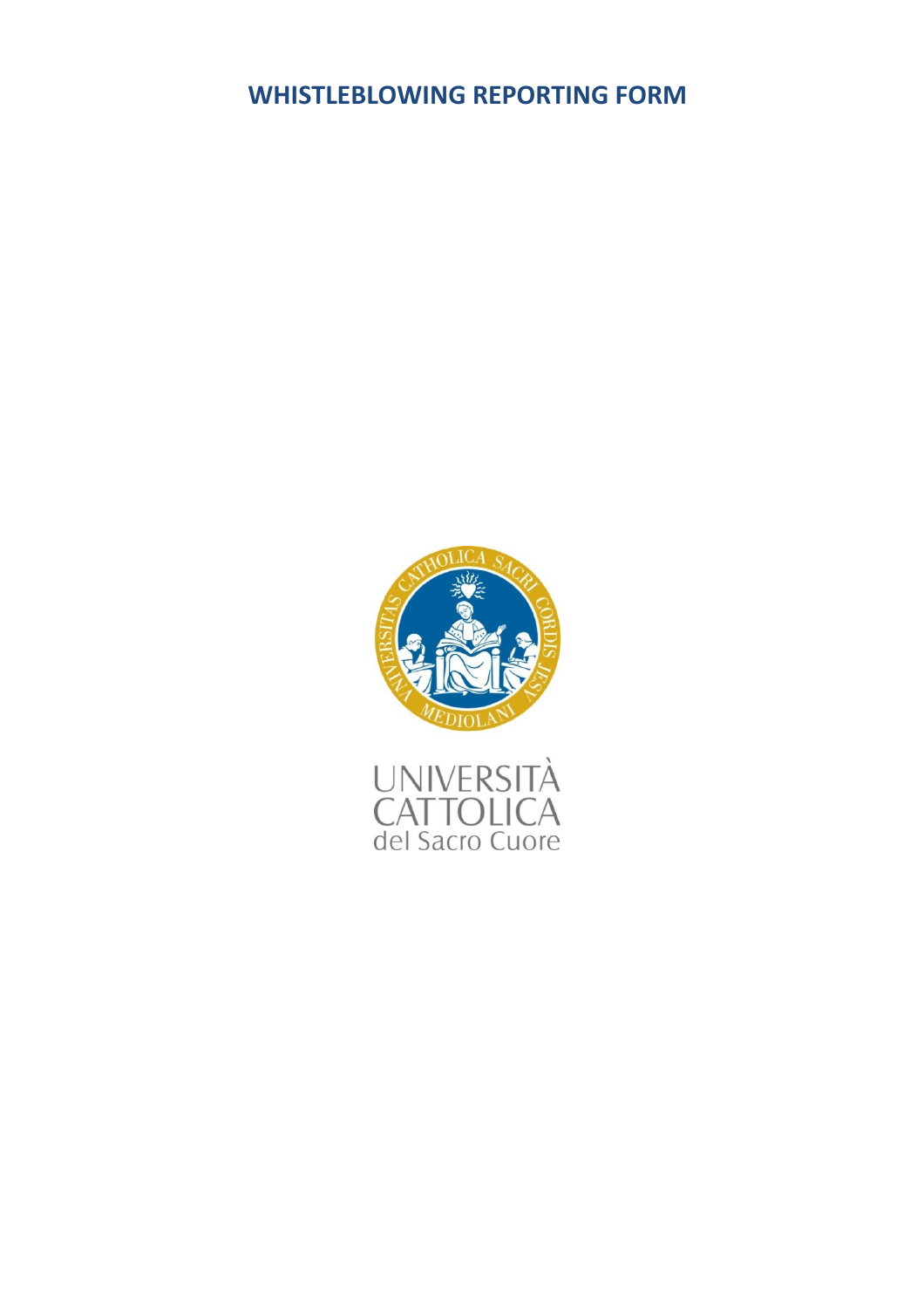# **1. PREMISE**

In the case of filling on paper, use any additional sheets indicating the corresponding paragraph you wish to argue.

# **2. RECIPIENT OF THE REPORT (\*)**

Is the person reported a member of the Internal Controls and Auditing System Function or does the whistleblower have reasons why the said Function should not be involved in the management of the report?

| $\Box$ No  | Address the report to:                                                   |
|------------|--------------------------------------------------------------------------|
|            | Supervisory Board of Università Cattolica                                |
|            | Largo Gemelli, 1 20123 Milano                                            |
| $\Box$ Yes | Address the report to:                                                   |
|            | Chairman of the Supervisory Board of Università Cattolica (confidential) |
|            | Largo Gemelli,1 20123 Milano (**)                                        |

 $(**)$  in this case the envelope cannot be opened by the Technical Secretariat but only by the President of the Supervisory Board or another delegated member.

# **3. DETAILS OF THE WHISTLEBLOWER**

| Name (*)         |  |
|------------------|--|
| Surname (*)      |  |
| Telephone number |  |
| Email $(*)$      |  |

# **4. PRELIMINARY INFORMATION**

### **4.1. Location related to the event reported (\*)**

|   | Milan                                   |
|---|-----------------------------------------|
|   | Rome                                    |
| □ | Piacenza – Cremona                      |
|   | <b>Brescia</b>                          |
| □ | Other (please specify in the box below) |

If the item is not present (Other) please specify it here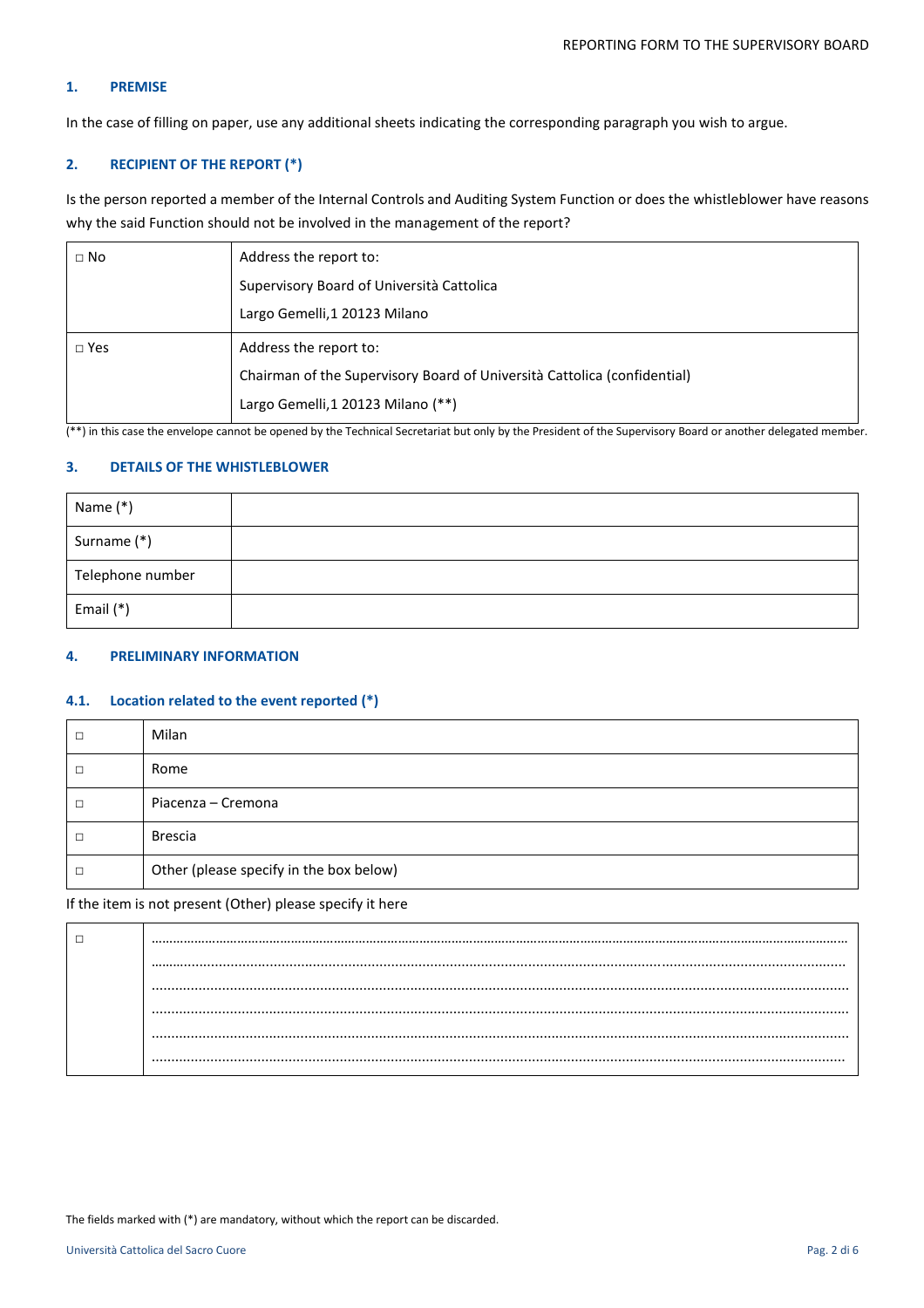# **4.2. To which area of the University does the complaint refer? (\*)**

| □      | programmes                                                        |
|--------|-------------------------------------------------------------------|
| □      | postgraduate programmes                                           |
| □      | human resources (teaching staff)                                  |
| □      | human resources (PTA area)                                        |
| □      | administration and accounting                                     |
| $\Box$ | procurement, purchases, contracts                                 |
| □      | health and safety at work and environment                         |
| □      | research (projects and funding)                                   |
| □      | relations with public administrations and supervisory authorities |
| □      | computer security                                                 |
| □      | Other (please specify in the box below)                           |

# If the item is not present (Other) please specify it here

| . |
|---|
|   |
| . |

# **5. COMPLAINT**

# **5.1. Who are the main parties or actors involved? (\*)**

# **5.2. Place and date/time frame in which these events occurred (\*)**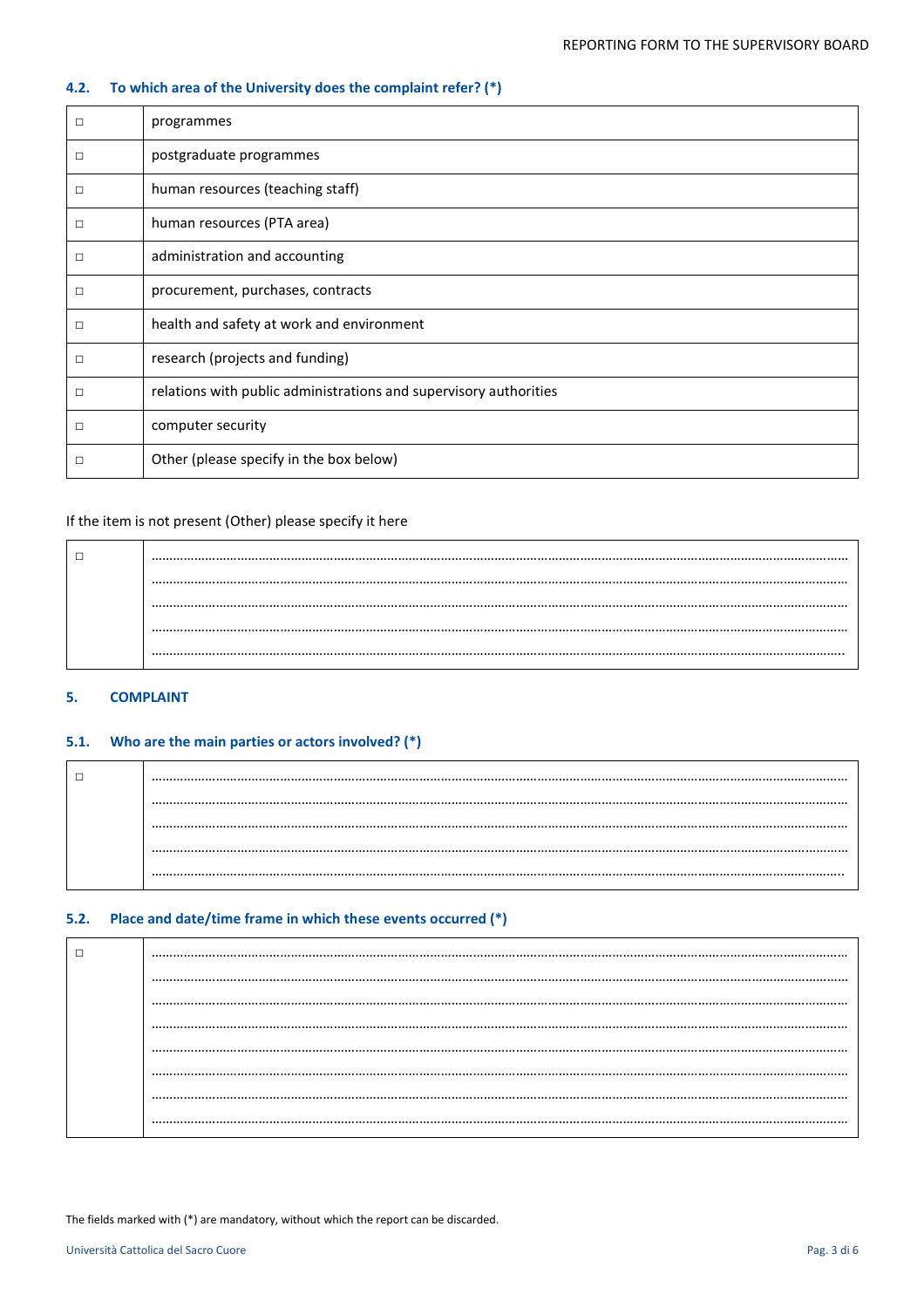# **5.3. The conduct is considered improper since:**

# 5.3.1. Alleged violation and/or non-application of the Code of Ethics

| $\Box$ | Discrimination                                                                                                                                                                                                                      |
|--------|-------------------------------------------------------------------------------------------------------------------------------------------------------------------------------------------------------------------------------------|
| $\Box$ | Moral and/or sexual abuse                                                                                                                                                                                                           |
| $\Box$ | Abuse of one's role                                                                                                                                                                                                                 |
| $\Box$ | Conflict of interest                                                                                                                                                                                                                |
| $\Box$ | Inappropriate use of computer applications (computer security)                                                                                                                                                                      |
| ◻      | Safety, environment, health and hygiene issues                                                                                                                                                                                      |
| $\Box$ | Infringement of intellectual property rights                                                                                                                                                                                        |
| П      | Dissemination of confidential information                                                                                                                                                                                           |
| $\Box$ | Problems of transparency, correctness, etc. in relations with suppliers (e.g. gifts and gratuities of considerable<br>value from suppliers, consultants and third parties in general) and/or in conferring professional assignments |
| $\Box$ | Problems related to economic relations with political parties, movements and associations                                                                                                                                           |
| $\Box$ | Problems related to relations with Public Administrations, Institutions and Supervisory Authorities                                                                                                                                 |
| $\Box$ | Money laundering and problems related to accounting records and financial statements                                                                                                                                                |
| $\Box$ | Behavioural criticisms related to student relations and teaching activities                                                                                                                                                         |
| $\Box$ | Problems related to the ethics of scientific research                                                                                                                                                                               |
| $\Box$ | Problems related to the conclusion and publication of scientific results                                                                                                                                                            |
| ◻      | Plagiarism                                                                                                                                                                                                                          |
| $\Box$ | Problems in personnel selection and management (favouritism, nepotism, etc.)                                                                                                                                                        |
| $\Box$ | Problems related to the ethical evaluation of basic, animal and clinical trials and other activities carried out in<br>the university field                                                                                         |
| $\Box$ | Activity detrimental to the reputation or image of the Catholic University                                                                                                                                                          |
| $\Box$ | Other (please specify in the box below)                                                                                                                                                                                             |

# If the item is not present (Other) please specify it here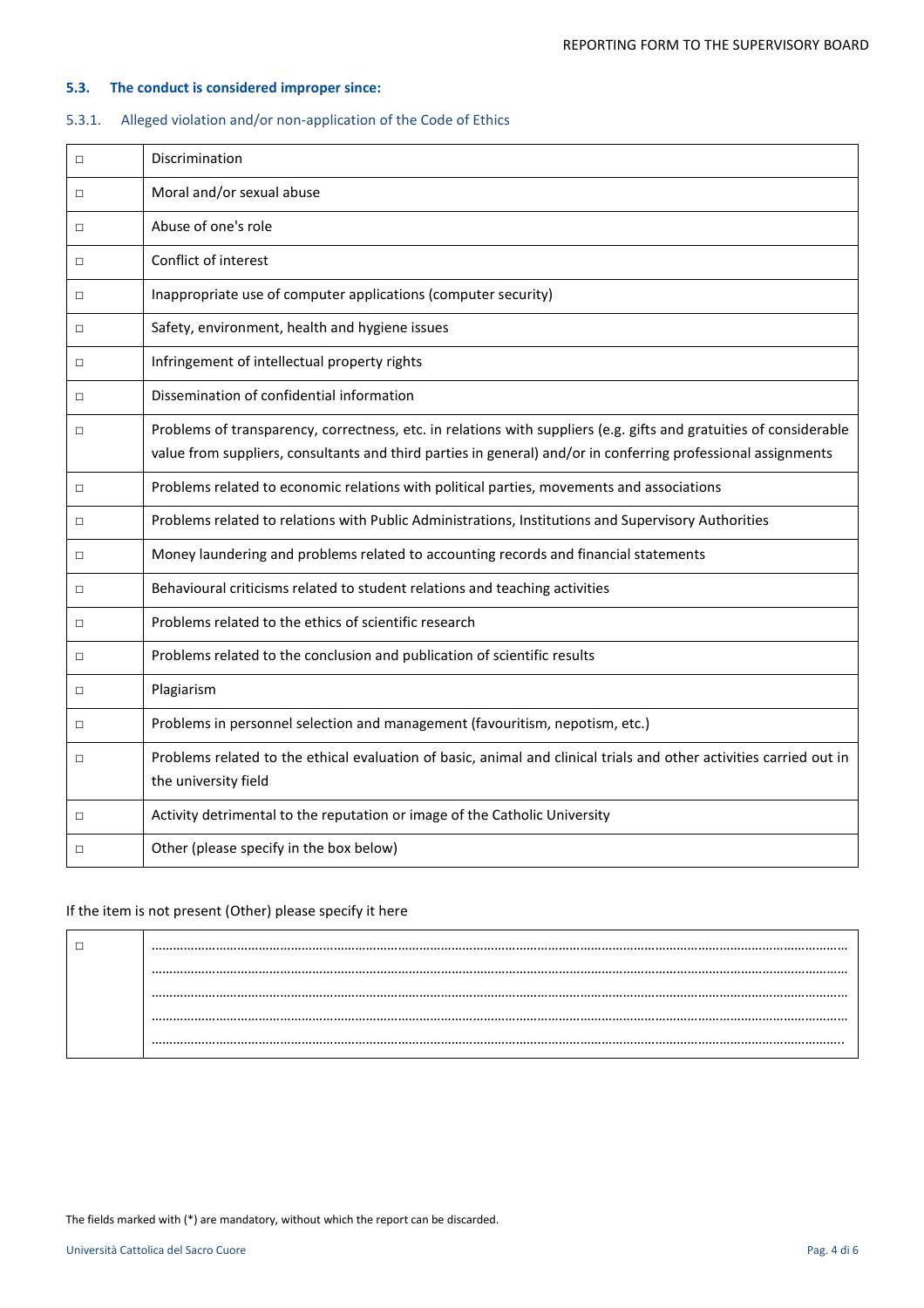#### $5.3.2.$ Alleged violation and/or non-application of the Organisation, Management and Control Model

| Violation or non-application of the General Part of the Model;                          |
|-----------------------------------------------------------------------------------------|
| Violation or non-application of the Statute and/or other Regulations of the University; |
| Violation or non-application of the provisions of the Special Part of the Model;        |
| Violations of other components of the Model (specify which in the box below)            |

## If the item is not present, please specify it here

### $5.3.3.$ Alleged offences and/or suspicion of civil, administrative and/or criminal offences (please specify)

#### Short description of the facts (\*)  $5.4.$

| П |  |
|---|--|
|   |  |
|   |  |
|   |  |
|   |  |
|   |  |
|   |  |
|   |  |
|   |  |
|   |  |
|   |  |
|   |  |
|   |  |
|   |  |
|   |  |
|   |  |
|   |  |
|   |  |
|   |  |
|   |  |
|   |  |